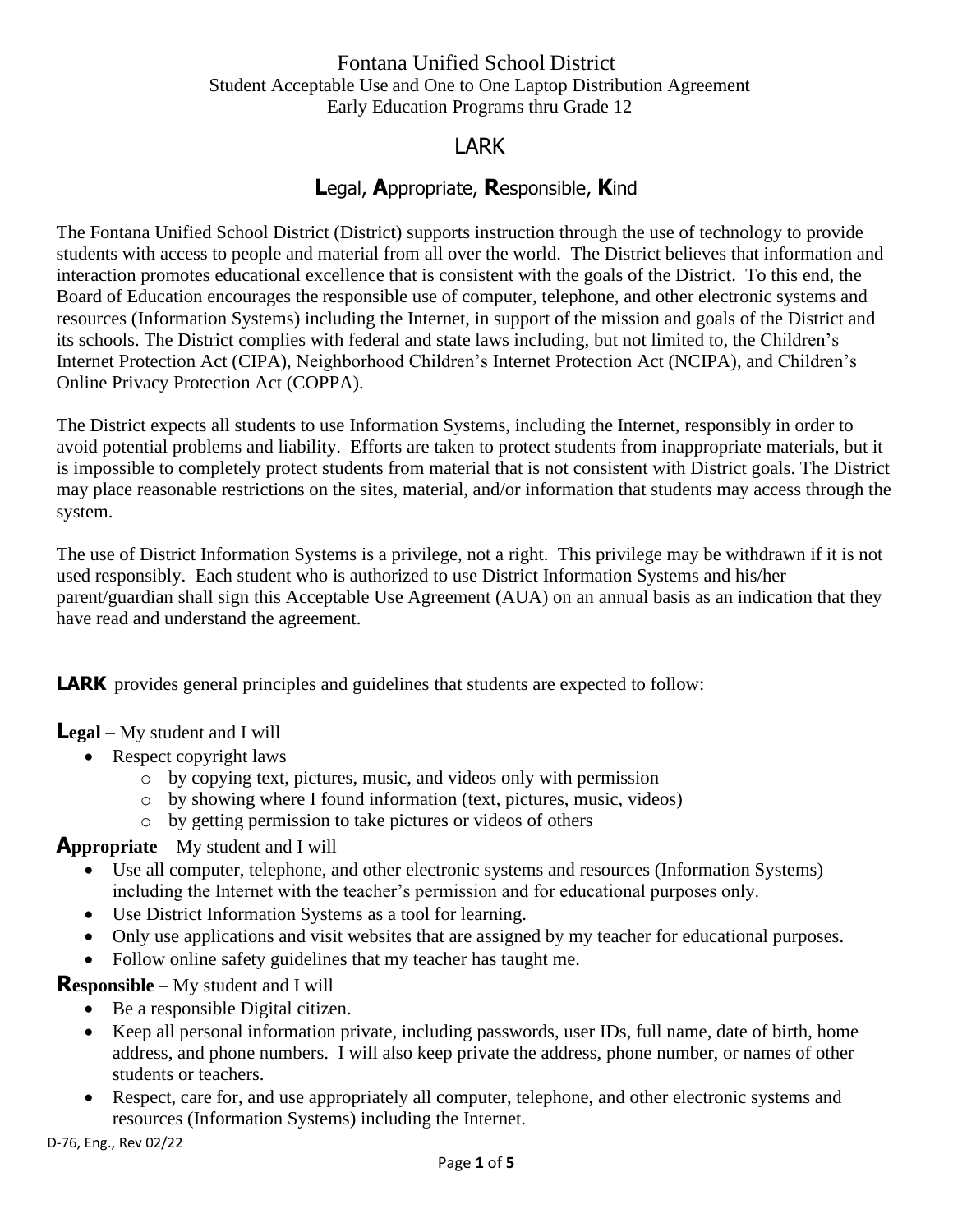• Tell an adult if I see, read, or hear anything on the computer or Internet that is inappropriate or that makes me feel uncomfortable, sad, scared, or unsafe.

**Kind** – My student and I will

- Be polite to others who I communicate with using the computer or Internet.
- Use appropriate language at all times when writing or communicating with others. I will be respectful by showing that I care about another person's feelings.
- Tell an adult if I see, read, or hear others teasing, embarrassing, or bullying.

### **FUSD Rights and Responsibilities**

It is the policy of the District to maintain an environment that promotes ethical and responsible conduct of Information Systems activities by students. Accordingly, the District recognizes its legal and ethical obligation to protect the well-being of students and employees in its charge. To this end, the District retains the following rights and recognizes the following obligations:

- 1. To monitor usage and log network activity to determine, from time to time, whether specific uses of Information Systems are consistent with Board Policy 4040 and this AUA. Monitoring consists of the following:
	- a. Real-time monitoring of Internet, web, e-mail, and network activity and/or maintaining a log for later review.
	- b. Inbound and outboard District electronic mail for viruses and/or offensive material.
- 2. To provide guidelines and make reasonable efforts to train students in acceptable use policies and practices.
- 3. To remove user access to Information Systems for violation of District policy.
- 4. To prosecute criminal violators to the fullest extent of the law.

### **Student Acceptable Use**

The following practices are acceptable:

- 1. Use District provided or personal electronic devices and the Internet to research and complete assigned classroom projects.
- 2. Use District provided or personal e-mail to send electronic mail to other students and staff members. The purpose of these communications should be educational. This may include collaborating with students, communicating with teachers, or submitting assignments electronically.
- 3. Ensure account information (i.e. username and password) is used only by the authorized student for an authorized purpose. Student shall not provide access to another individual, either deliberately or through failure to secure his/her access.
- 4. Student is to store information in his or her District provided storage. This storage is intended for classroom assignments and other school related materials. It should not include personal programs, files, photos, or videos.
- 5. Be informed that the records and/or e-mails of students that are maintained, sent, or received on any personal device that is being used for school purposes may be subject to disclosure pursuant to a subpoena or other lawful request.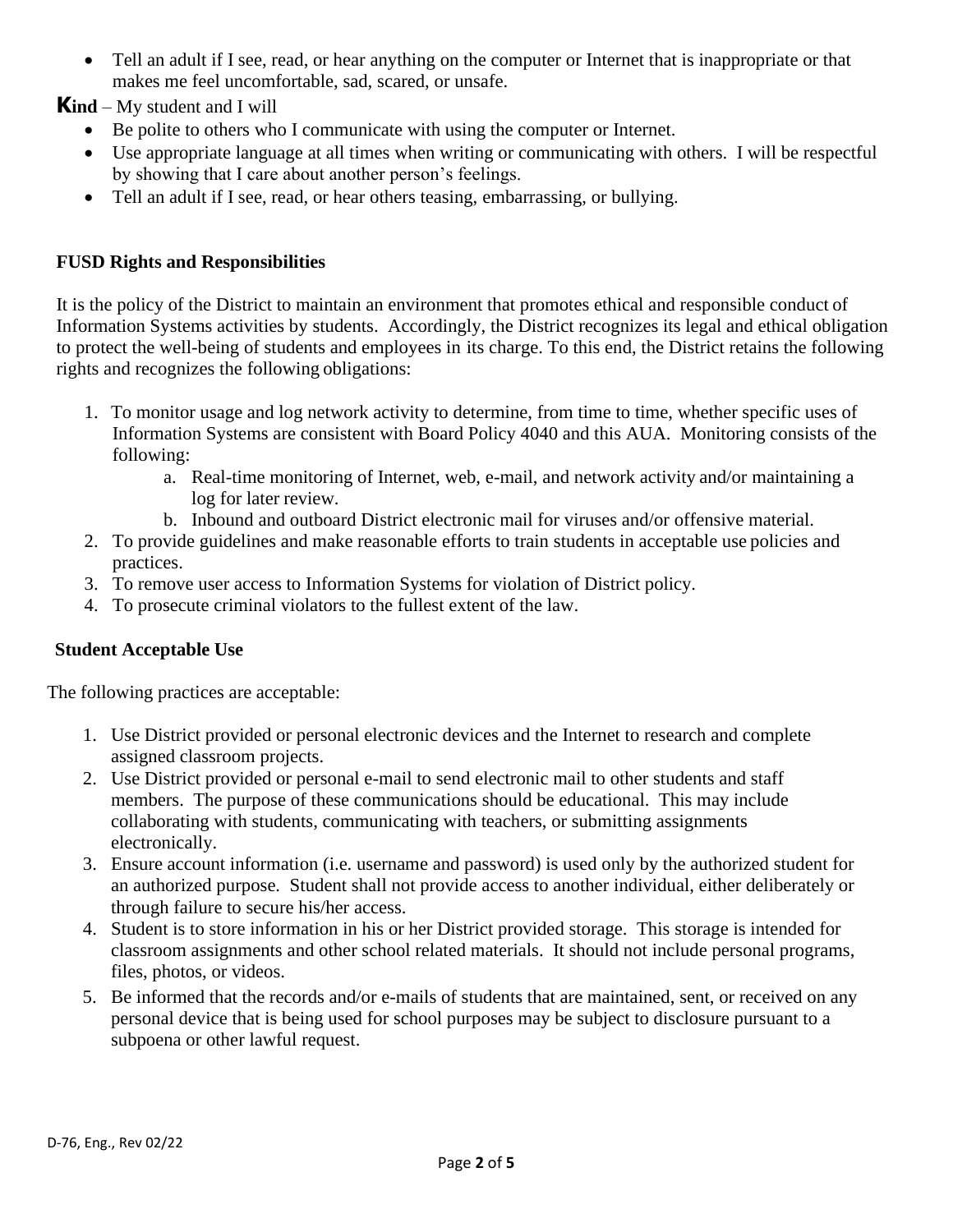### **Student Unacceptable Use**

The following practices are prohibited:

- 1. Logging in for another student or user. All users must login under their own username and password.
- 2. Accessing, posting, submitting, publishing, or displaying harmful or inappropriate matter that is threatening, hateful, disruptive, or sexually explicit, or that could be construed as harassment or disparagement of others based on their race/ethnicity, national origin, sex, gender, sexual orientation, age, disability, religion, or political belief.
- 3. Bullying, harassing, intimidating, or threatening other students, staff, or other individuals ("cyberbullying").
- 4. Disclosing, using, or sharing personal identification information (such as name, address, telephone number, Social Security number, or other personal information) of another student, staff member, or other person.
- 5. Downloading, copying, otherwise duplicating, and/or distributing copyrighted materials (including music or videos) without the specific written permission of the copyright owner is a violation of U.S. Copyright Laws.
- 6. Copying the work or ideas of another person, including copying from printed sources or downloading material from the Internet, and representing it as your own without properly citing all sources.
- 7. Other prohibited usage of Information Systems includes:
	- a. Bypassing the District Internet filtering system.
	- b. Use of District Information Systems to encourage the use of drugs, alcohol, or tobacco, nor shall they promote unethical practices or any activity prohibited by law.
	- c. Intentionally seeking information on, obtaining copies of, or modifying the files, data, and/or passwords belonging to other users.
	- d. Hate mail, chain letters, harassment, discriminatory remarks, profanity, obscenity, and other offensive, antisocial behaviors.
	- e. Accessing of social networks, such as, but not limited to, Facebook.
	- f. Disruptive use of systems by others. Hardware and/or software shall not be destroyed, modified, or abused in any way.

#### **Consequences for Violations**

Violations of the law, Board policy, or this agreement may result in revocation of a student's access to District Information Systems and/or discipline, up to and including suspension or expulsion. In addition, violations of the law, Board policy, or this agreement may be reported to law enforcement agencies as appropriate.

#### **Disclaimer**

The District is not responsible for any damages students may suffer, including loss of data resulting from delays, non-deliveries, or service interruptions caused by student's own negligence, errors or omissions.

#### **Resources for Parents/Guardians**

Privacy and Internet Safety for Parents available online at [https://www.commonsensemedia.org/privacy-and](https://www.commonsensemedia.org/privacy-and-internet-safety)[internet-safety.](https://www.commonsensemedia.org/privacy-and-internet-safety)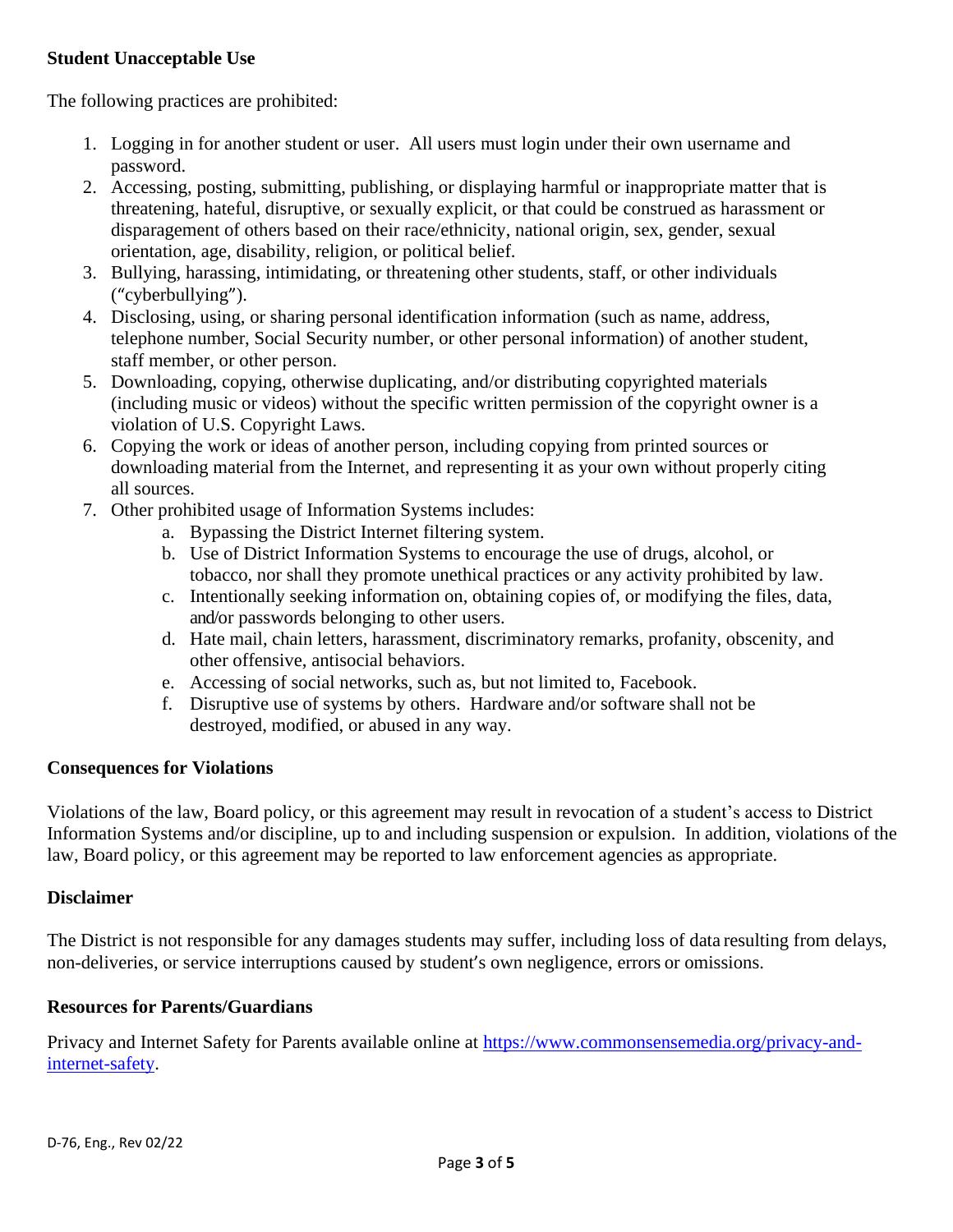#### **Fontana Unified School District**

#### **Student Acceptable Use and One to One Laptop Distribution Agreement**

Providing and issuing a laptop to the students of the Fontana Unified School District is an essential goal of our district's "One to One Initiative". The student will use the device every day to support and guide his or her learning. Certain guidelines are necessary to protect the device and the District's network. These guidelines are also in place to ensure that the technology serves as an effective instructional tool.

### **STUDENT/PARENT RESPONSIBILITY**

- It is the district's hope that the students/parents see this One to One Initiative as a privilege, not a right, and that by having access to the technology they are able to see firsthand how this opportunity could improve their child's educational experience.
- Student will use the laptop responsibly and solely for educational purposes. The laptop is being provided to expand the student's learning opportunity. The laptops are the property of the Fontana Unified School District unless otherwise notified.
- Any activity on the laptop that is in contrast to the district's Student Acceptable Use Agreement may result in the student losing his/her right to use the laptop and have all network privileges revoked. Anything pertaining to illegal activities is strictly forbidden.
- Student may not install or use any software other than software owned by and/or approved by the school and/or district. No attempts should be made to modify or reconfigure the software image or configuration of the laptop. In accordance with federal regulations, the student's internet activity will be filtered to restrict access to controversial or inappropriate material.
- Student may not deface or destroy this property in any way. Identification and inventory labels/tags have been placed on the laptop. These labels/tags should not be removed or modified.
- Each student will be responsible for the laptop and accessories that they have been assigned. Laptop and accessories will be returned to the school when requested, with the withdrawal from course or the school, or upon completion of the device lifecycle.
- If the laptop and/or accessories are damaged or become inoperable the student/parent may be responsible to pay up to \$50 per incident toward the replacement/repair cost of the laptop or accessories.
- If the laptop and/or accessories are lost, missing, or not returned then the replacement fee for the first incident is up to \$50. If a second laptop or accessory is lost or missing it will be charged at the full replacement cost to the district.
- Laptops that are not returned when a student leaves, transfers, or withdraws from school will be considered stolen.

### **ACKNOWLEDGEMENT OF RESPONSIBILITY**

- The school and district are not responsible for any damage caused by the use of this laptop to the student's school files, home network, or any peripheral devices.
- Education Code 48904 allows the district to obtain reimbursement from, or on behalf of, students for any damage to, loss of or failure to return school property. Student acknowledges their responsibility to protect and safeguard the laptop and to return it in the same good condition as it was received within reason.
- I acknowledge that I am financially responsible for the laptop that has been issued to me/my student.
- I understand the district has taken precautions to restrict access to controversial or inappropriate materials and that it is my responsibility to inform the Principal if my student accesses such material. I will not hold the district responsible for such materials acquired by my student at school or at home.